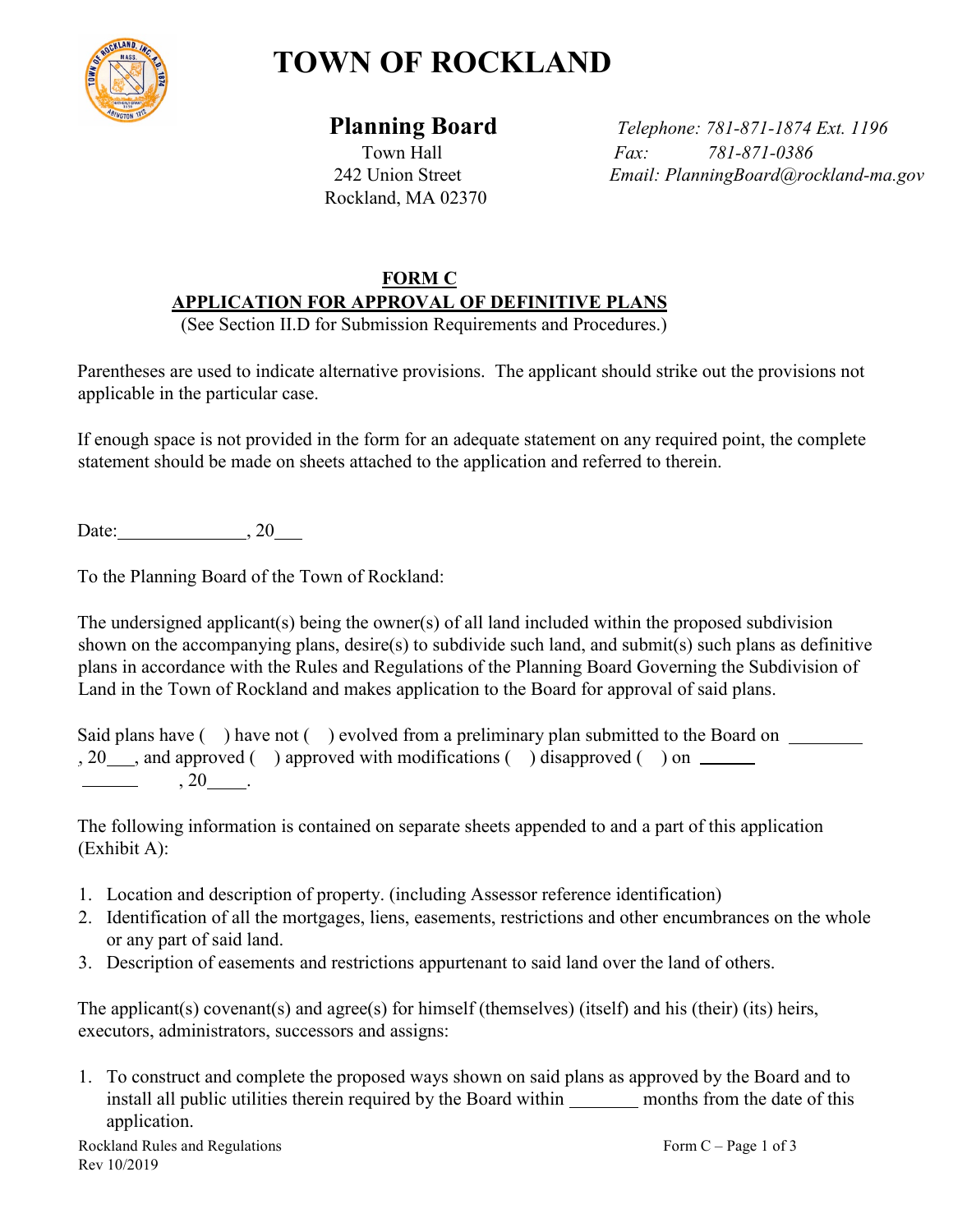2. To construct and complete said ways, and to install all public utilities therein required by the Board, in accordance with all Rules and Requirements of the Board in force at the date of this agreement and in accordance with the specifications set forth in Section IV of these Rules and Regulations.

Note: Applicant to strike one of the following paragraphs (3) as not applicable.

- 3. That before the approval of the plans to which this application relates becomes effective the applicant(s) will cause to be filed with the Board a duly executed bond in a form satisfactory to the Board, to secure performance of and compliance with all agreements, conditions and requirements contained in this application, or imposed by the Board in accordance with the law and the Board's Rules and Regulations, in a penal sum equal to the full cost of constructing the ways and installing the public utilities shown on said plans in the manner prescribed by the Board, as estimated by the Board, and secured either by the execution thereof by an indemnity or surety company satisfactory to the Board as surety thereon, or by the deposit with the Town Treasurer money or negotiable securities sufficient, in the opinion of the Board, to secure performance.
- 3. The applicant(s) request(s) that the Board approve the plans to which this application relates without requiring a bond, on condition that no lot in the subdivision shall be sold, and no building shall be erected, until the ways are completed and the public utilities, if any are required, shown on said plan are installed, in accordance with the specifications laid down by the Board so as to adequately serve such lot, and he (they) (it) agree(s) that if this request is granted, he (they) (it) will fulfill such condition until compliance therewith is evidenced by a certificate of the Board. Prior to endorsement of approval on the plans, the applicant(s) further agree(s) to submit, to the Board, a properly executed Form D, Covenant.
- 4. That if this application is approved, the applicant(s) will cause the plan of the subdivision to which it relates to be recorded in the Registry of Deeds of Plymouth County within forty five (45) days after such approval and that the applicant(s) will not sell, or offer to sell, any of the lots within the subdivision until such plan is so recorded.

This application is accompanied by an original drawing of the definitive plans and all other plans, maps, forms required, and ten (10) sets of prints, all on the forms or in the manner prescribed by the Board, and all required fees, subject to the understanding that any fees incurred by the Board in review of this proposal will be paid by the applicant(s).

Witness the signature and seal of the undersigned this day of  $\qquad \qquad 20 \qquad .$ 

Owner(s):